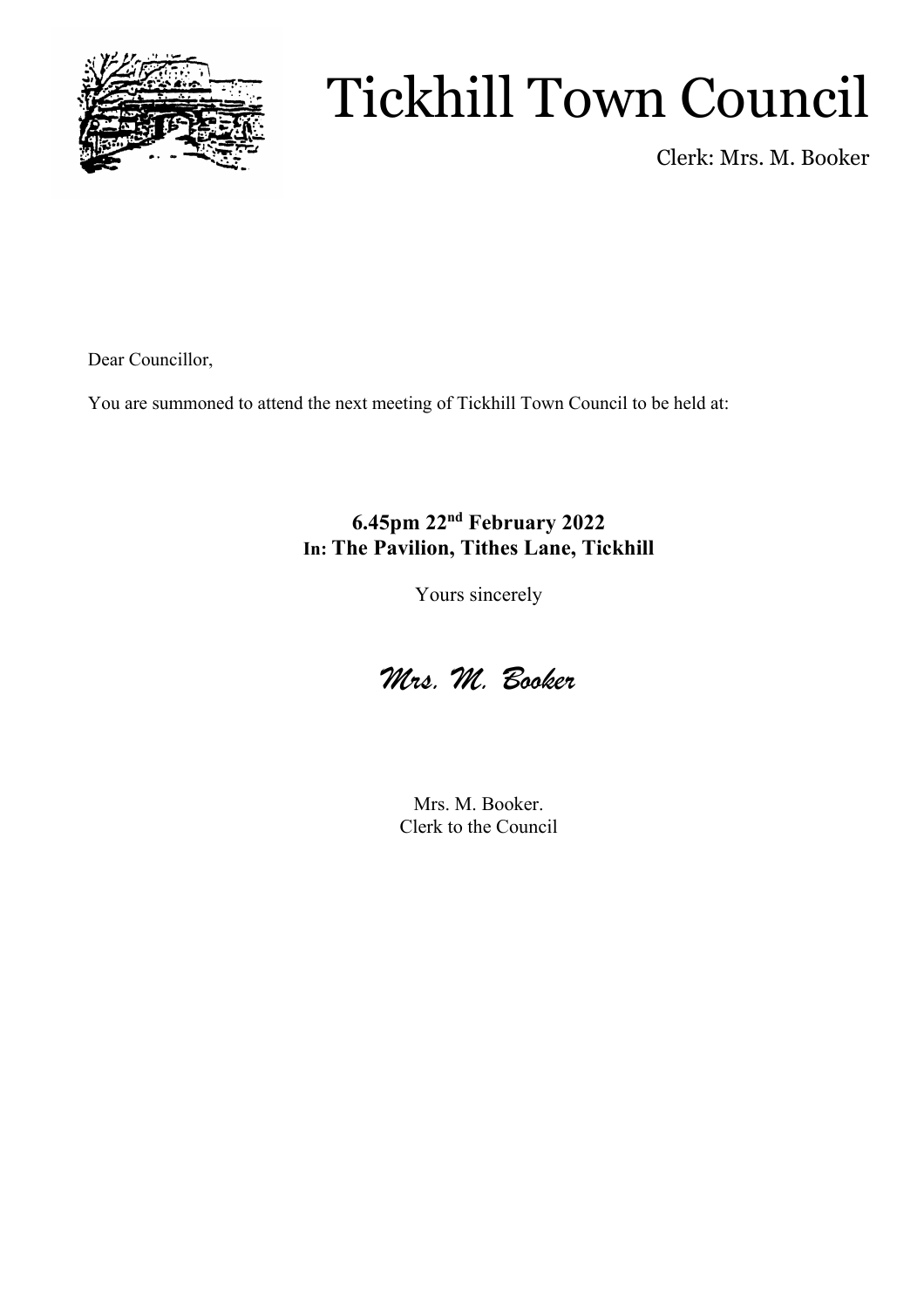

# Tickhill Town Council

Clerk: Mrs. M. Booker

There will be a Councill meeting of the Tickhill Town Council in the Pavilion, Tithes lane, Tickhill on Tuesday 22nd February 2022 6.45pm Members of the public are welcome to attend but may not take part once the formal meeting has started. Therefore, if they have any questions or wish to raise matters of concern this must be done in the Public Meeting before the formal meeting starts.

M. Booker Clerk-R.F.O. Date 15<sup>th</sup> February 2022

### **AGENDA**

### **Public Meeting (15 minutes maximum)**

Borough Cllrs reports:

118.22a.Receive apologies for absence:

118.22b Registers of Any Disclosable Pecuniary Interests or Amendments:

118.22c Applications for Dispensation:

118.22d To approve the minutes of the Council meeting 18th January 2021

### **Public Meeting (15 minutes maximum) for planning matters**

119.22 Planning: Current planning applications: Circulated Appendix 1 Any other planning issues.

120.22 Finance Appendix 2 120.21a Payments for February (to date) circulated for approval 120.22b Bank Rec January 2022 circulated 120.22c HSBC Bank statement 120.22d Receipts and Payments updated budget February 2022

121.22 Reports from: 121.22a Chairman: 121.22b Clerk: 121.22c Councilors: 121.22d Updated Business Continuity Plan circulated for approval

122.22 Events: 122.22a Scarecrow Festival 14<sup>th</sup> & 15<sup>th</sup> May 2022 122.22b HM Platinum Jubilee  $2<sup>nd</sup> - 5<sup>th</sup>$  June 2022 2nd June 2022 Lighting the Beacon 9.45pm  $5<sup>th</sup>$  June 2022 The Big Jubilee Lunch  $12<sup>2</sup>pm - 6pm$ 122.22c Tickhill Scout & Guide Gala 2nd July 2022